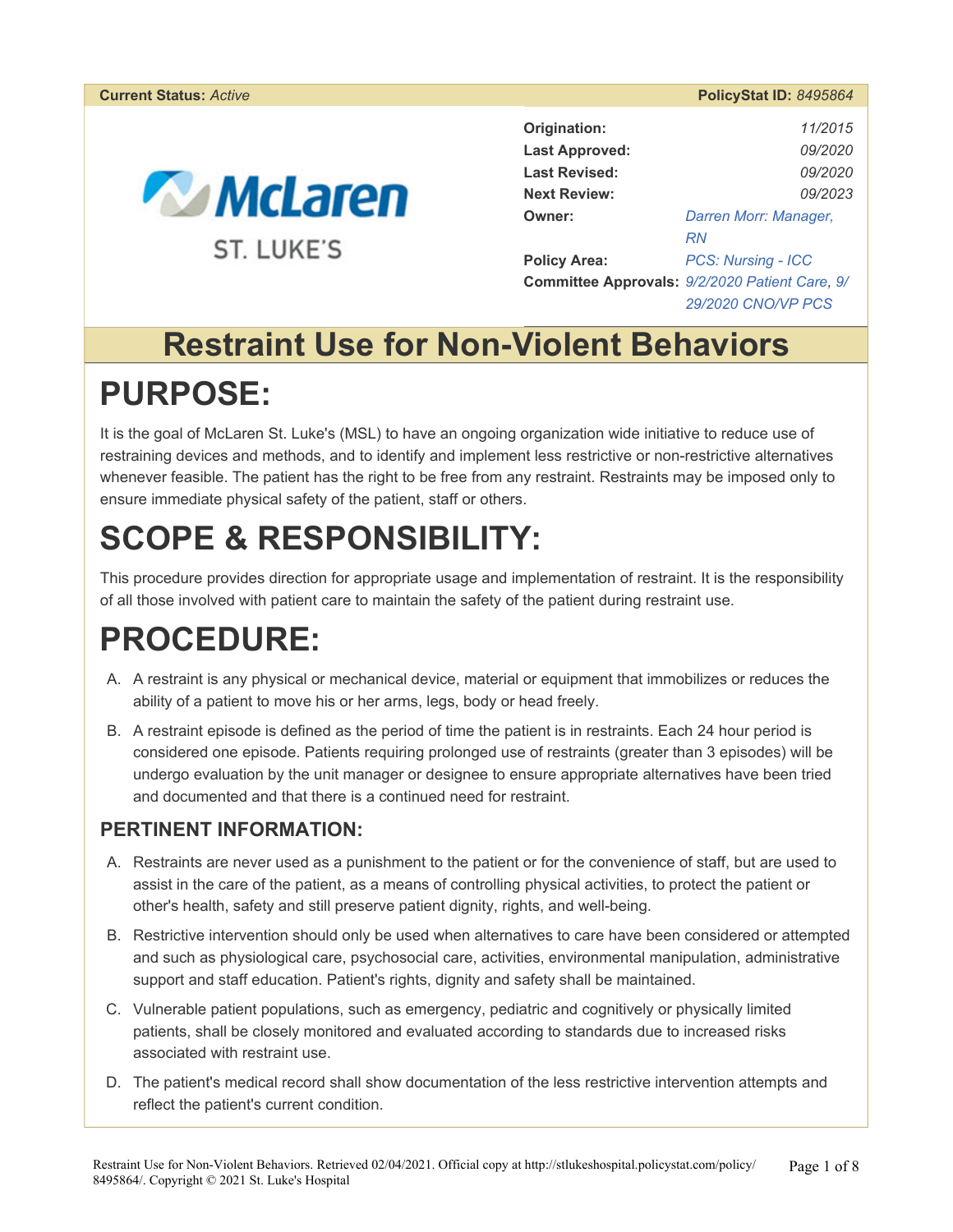- E. When restraints are used for behavioral health reasons, refer to the policy on Restraint Use for Behavioral reasons for requirements.
- F. Use of a restraint must be discontinued at earliest possible time. Restraint use for violent/aggressive behavior: refer to policy on restraint use for behavioral reasons.
- G. All instances of restraint use will be monitored for performance improvement. Data will be reviewed monthly by the unit manager or designee. Any areas falling below the benchmark will have action plans for improvement documented. All of the collected data will be reported quarterly to the Patient Care Committee.
- H. Exclusions:
	- 1. Restraint use that is associated with medical, dental, diagnostic or surgical procedure and is based on standard practices for the procedure. Such standard practices are described in protocols and procedures. For example, the policy does not apply to medical immobilization in the form of surgical positioning, Intravenous (IV) arm boards, radiotherapy procedures and so on.
	- 2. Use of a restraint device to meet the assessed needs of a patient who requires adaptive support (for example, postural support, orthopedic appliances) or medical protective devices (for example, helmets, table top chairs, bedrails). Such use is based on the assessed needs of the individual. Periodic reassessments determine that the intervention continues to meet an individual need.
	- 3. Comforting of children.
	- 4. Forensic and correctional restrictions used for security purposes.
	- 5. Use of four side rails in the **"** up" position for a patient who is physically unable to move.
	- 6. Padded side rails utilized for seizure precautions.
	- 7. Use of rails on narrow cart or gurney.

## **WORK FLOW:**

#### A. **Implementation of Medical Restraints.**

- 1. Prior to implementing the use of restrictive interventions, the following shall occur:
	- a. An assessment of the patient and current conditions that protect the patient's safety and documentation of any alternatives that have failed.
	- b. Consultation with other disciplines as appropriate.
	- c. Educate patients/families about the reasons why restraint is necessary, alternatives to restraints as appropriate, potential consequences of using alternative and/or restraint, willingness to incorporate patient/family preferences, whenever possible.
	- d. In an emergency situation where severe harm to patient or staff is imminent, restrictive devices may be applied without the use of alternative devices.
- 2. All instances requiring the use of restraints must have an order issued by the physician.
	- a. Each physician order must be written for a specific episode and include a time frame.
	- b. In an emergency situation, a trained RN may implement restraints/seclusion and obtain an order either during the emergency application or immediately after the application has occurred (within 10 minutes).
	- c. Each physician order must be renewed every calendar day. It is the responsibility of the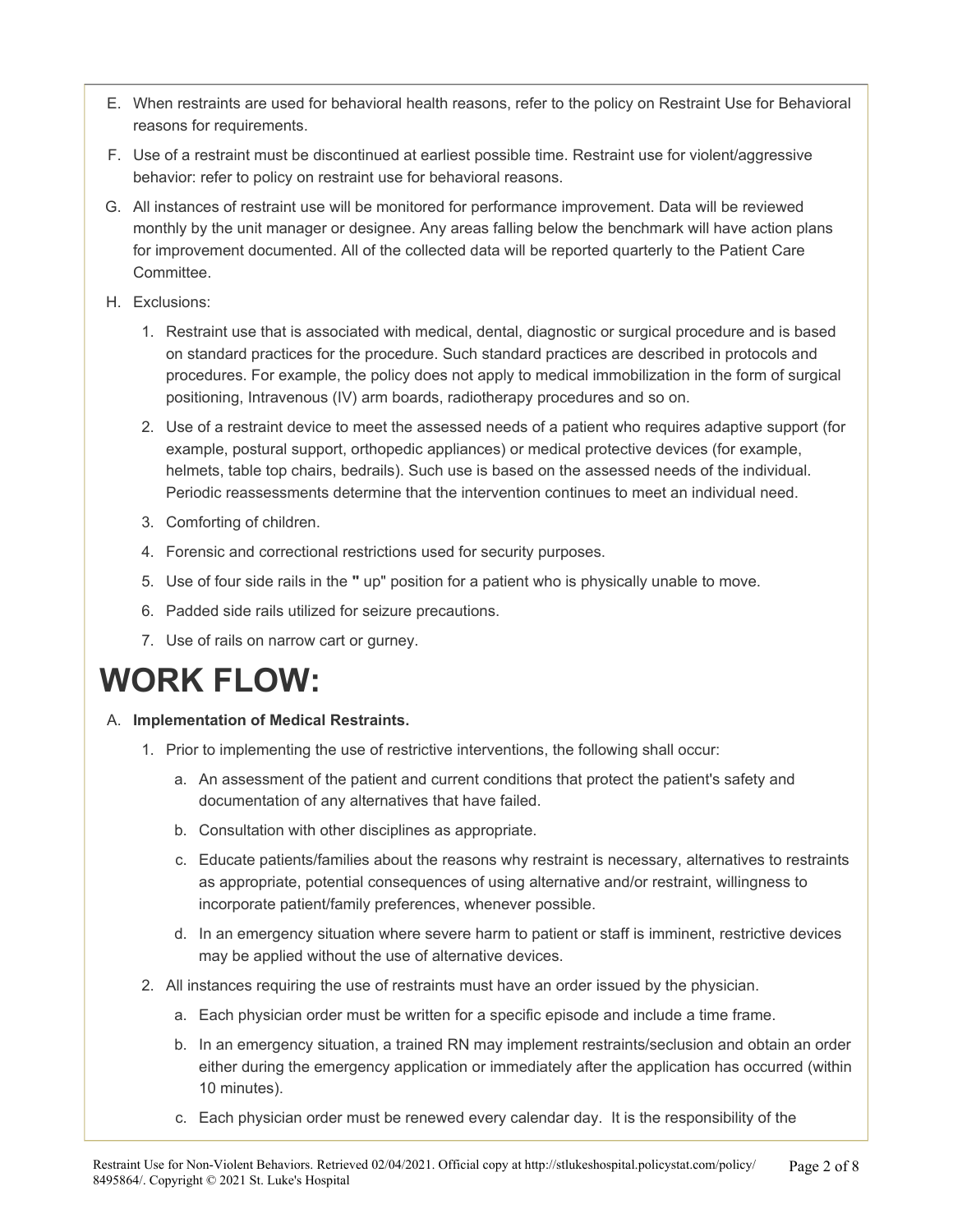attending physician or physician managing the aspect of care that requires restraint use to renew the orders.

- d. Restrictive intervention may not be applied prior to receiving a physician order unless there is an emergency situation, in that instance a physician order must be obtained and on the medical record immediately.
- e. **PRN (**as needed) **orders for restraints are not permitted** .
- 3. The use of less restrictive devices shall be tried periodically and results documented. If patient is released early from restraints, a new order must be obtained prior to re-application.
- 4. Reasonable attempts shall be made to obtain consent from patient/family if not previously obtained.
- 5. Ancillary departments shall not initiate or terminate restraints unless instructed by the nursing team leader; therefore all documentation shall be in the nurses notes.
- 6. Appropriate efforts are made to protect the individual's health, safety, dignity, rights and well-being.

#### B. Documentation

- 1. Documentation of each restraint episode must contain a written physician time limited order.
- 2. Any patient with restrictive interventions shall be reassessed for the need at least every 2 hours by a RN to include specific behavior, type of restraint, and alternatives attempted.
	- a. Patient's behavior and the restraint type used.
	- b. The indication for the use of the restraint.
	- c. Patient response to restraint.
	- d. Need to continue or terminate restraints.
	- e. Vital signs, including a minimum respiratory rate.
	- f. Any patient with restrictive intervention utilized shall have nursing rounds completed every 2 hours to include the following observations as appropriate:
		- i. Circulation and condition of limbs as appropriate.
		- ii. Assessment of other needs which include attention to hydration, feeding, toileting and range of motion.
		- iii. Patient's response to the restraint.
		- iv. Evidence of injury.
	- g. Modification to the plan of care will reflect restraint use and will be updated as needed.
- 3. Upon removal, documentation shall include reason for removal and safety measures substituted for restraint use.
	- a. Verification of required rounds shall be documented every shift.
- C. Alternatives/Less Restrictive Interventions
	- 1. Keep call light in reach
	- 2. Offer toileting every two hours
	- 3. Keep articles within reach such as urinals, tissues, etc.
	- 4. Frequent observation/move closer to nurses' station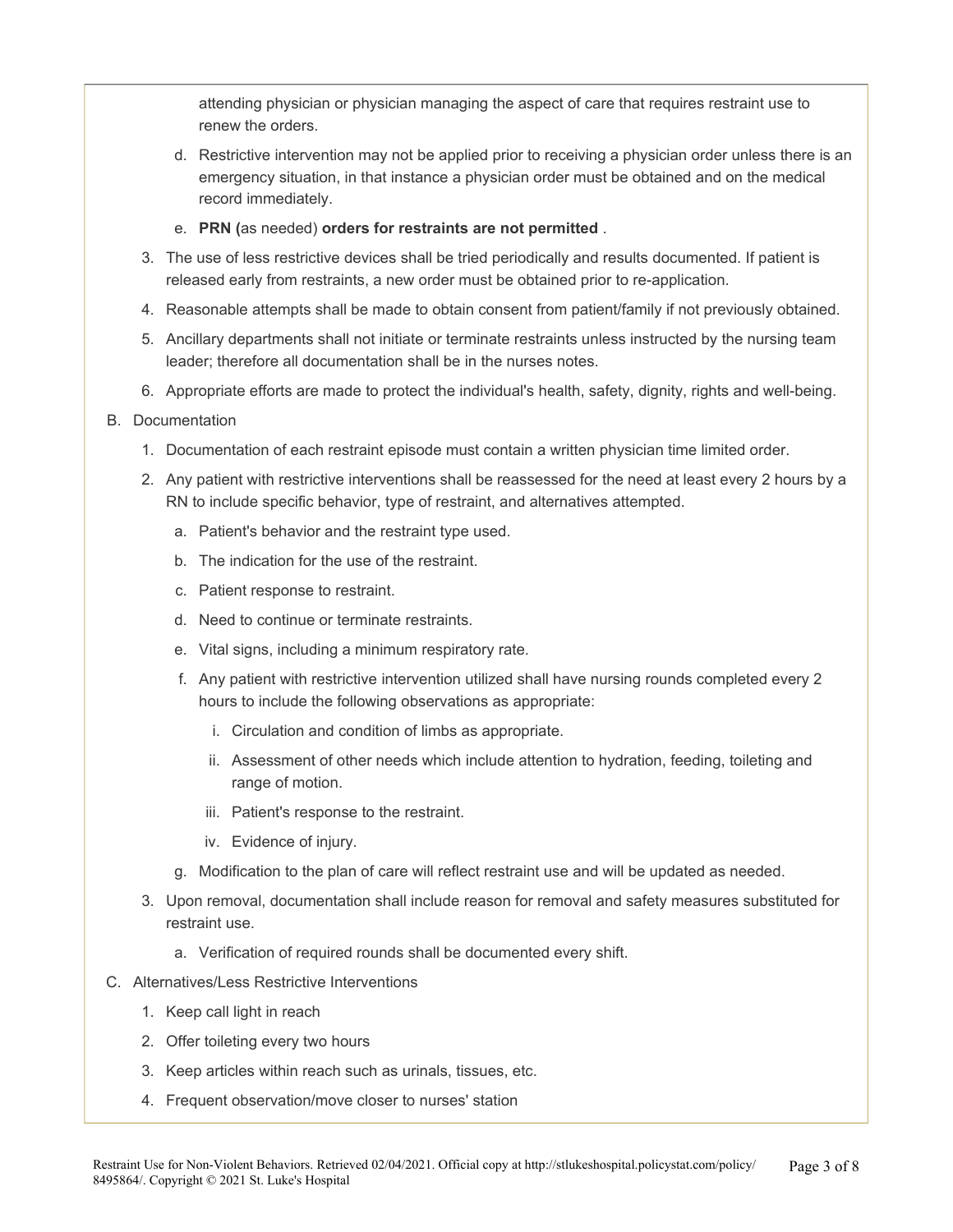- 5. Involve family in care
- 6. Have family stay with patient as much as possible
- 7. Provide quiet music/environment
- 8. Diversional activities such as television or books
- 9. Review medication for side effects
- 10. Place in room for camera observation
- 11. Offer snacks
- 12. Keep equipment out of sight at head of bed
- 13. Use simple directions/explain procedures
- 14. Reality orientation
- 15. Maintain oxygen therapy
- 16. Night light
- 17. Don't awaken unnecessarily
- 18. Use abdominal binders to cover G-tubes, etc.
- 19. Use Cover-all tape to secure tubes
- 20. Put pajama bottoms on over urinary catheters
- 21. Approach in slow non-threatening manner
- 22. Offer walking, range of motion (ROM), or other activity
- 23. Utilize positioning aids
- 24. Smile
- 25. Pain management
- 26. Bed/Chair/door Alarms
- 27. Sitter/attendant

**NOTE:** Any patient, who in the judgment of the nurse and/or physician, who requires restrictive intervention and refuses it, must have a Refusal of Care form signed by patient/family.

- D. All Use of restraints will be reported to the unit manager or designee via a restraint log kept on each unit.
- E. Implementation of limb restraint
	- 1. Explain purpose of restraints to patient/family/significant other.
	- 2. Have patient in a comfortable, natural position. Do not place in prone position.
	- 3. Apply in accordance with manufacturer's instructions by staff that have completed annual competency under the direction of a RN after alternative methods have failed.
	- 4. Apply restraint securely enough only to restrain patient and not constrict or impair circulation.
	- 5. Tie to bed frame, chair frame and out of patient's reach.
- F. In an emergency situation, any registered nurse who has received required training may implement restraints and obtain an order either during the emergency application of immediately after the application has occurred. MSL preprinted orders will be utilized in emergency situations.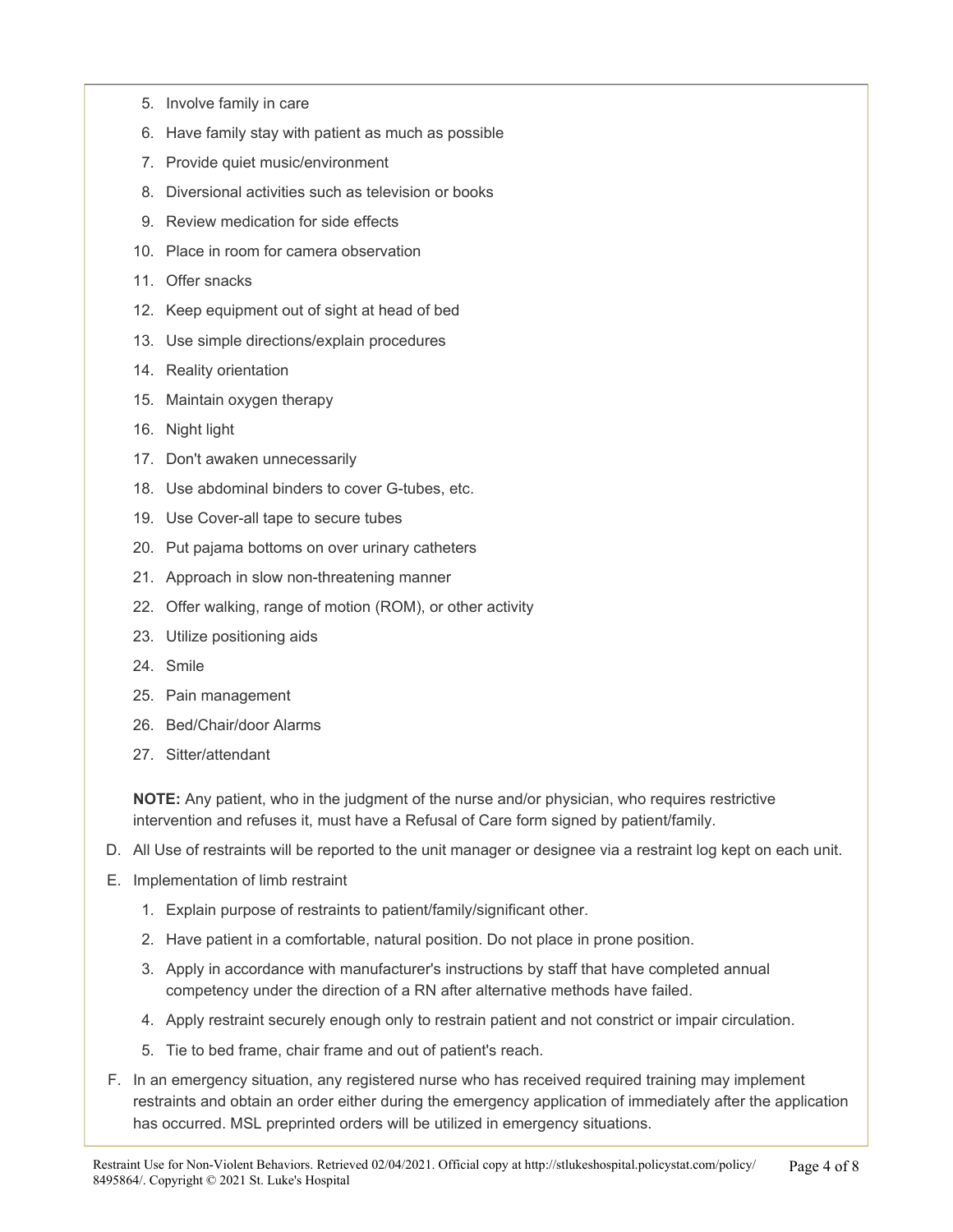- 1. Documentation and evaluation in an emergency situation shall include:
	- a. The patient's immediate situation.
	- b. The patient's reaction to the situation.
	- c. The patient's medical and behavioral situation.
	- d. The need to continue or terminate the restraint or seclusion.

### **EDUCATION:**

- A. All staff shall complete training for restraint use dependent upon their position. Staff must be able to demonstrate competency in the application of restraints, assessment and providing care for a patient in a restraint. Physician privileging will include restraint review.
- B. Education shall be completed during initial orientation to the facility and on a yearly basis. Education shall include the following as appropriate for job description:
	- 1. Techniques to identify staff and patient behaviors, events and environmental factors that may trigger restraint use.
	- 2. Use of non-physical interventions.
	- 3. Choosing least restrictive interventions based on an individualized assessment of the patient's medical, behavioral status or conduct.
	- 4. Safe application and use of all types of restraints used at MSL including training in how to recognize and respond to signs of physical and psychological distress.
	- 5. Identification of specific behavioral changes that indicate restraint use is no longer necessary.
	- 6. Monitoring of physical and psychological well-being of the patient.
	- 7. As needed education for implementation of new restraints/restraint alternatives.
	- 8. Certification in Cardiopulmonary Resuscitation (CPR) and associated first aid shall be completed, including recertification every other year.

# **REPORTING REQUIREMENTS:**

- A. Death reporting requirements shall occur as outlined per Center for Medicare and Medicaid (CMS) through the Clinical Quality Department. Documentation of this reporting shall be kept with the medical record.
- B. The following information must be reported to CMS:
	- 1. Each death that occurs while a patient is in restraint or seclusion
	- 2. Each death that occurs within 24 hours after the patient has been removed from restraint or seclusion

(For 1 and 2, omit those in soft wrist restraints\*)

- 3. Death that occurs within 1 week after restraint or seclusion where use of restraint or seclusion contributed directly to patient's death
- C. NOTIFICATION PROCEDURE

Each death must be reported to CMS by completing the electronic form, no later than the close of business the next business day following knowledge of a patient's death Hospitals and/or Critical Access Hospital (CAH) Medicare-certified distinct part psychiatric units (DPUs)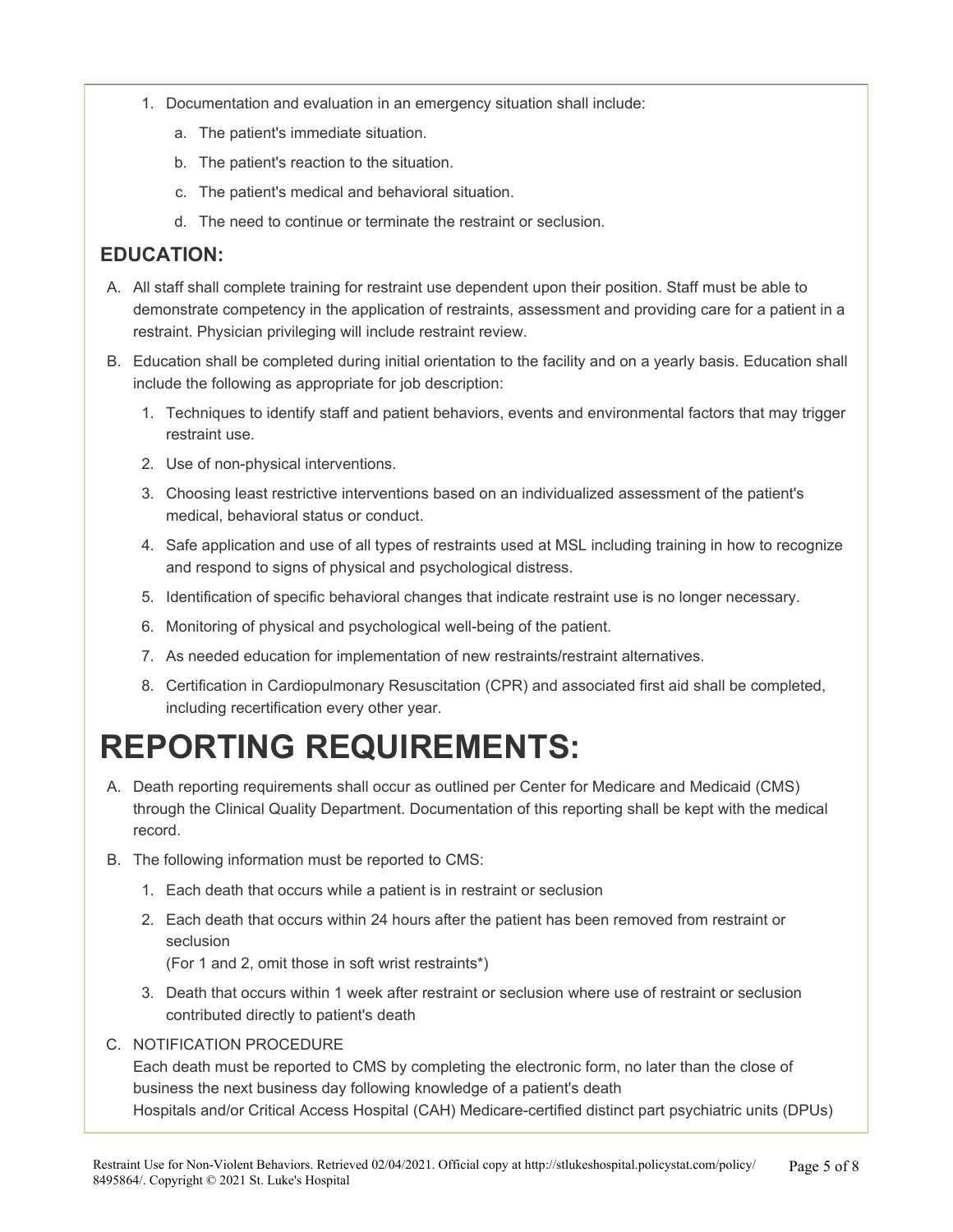will be able to insert the Universal Resource Locator (URL) below into any browser and click to access the electronic Form CMS-10455.

https://restraintdeathreport.gov1.qualtrics.com/jfe/form/SV\_5pXmjIw2WAzto8J The hospital must complete sections A-D of the electronic Form CMS-10455.

\*For those in soft wrist restraints, maintain a log so that CMS can view on request. Log is located in the Nursing Health Information System (HIS) Directors/CMS Restraints/2 Point Restraint Death Log.

#### D. INFORMATION TO BE FURNISHED

- 1. Section A: Hospital Information
	- Document the complete name of hospital, Centers for Medicare and Medicaid Services (CCN#), and full address. Use the legal name of the hospital that is used on the facility's enrollment form (Form CMS- 855A).
	- Document the name of the person filing the Form CMS-10455 and include their title, contact information, phone number, and email address.
- 2. Section B: Patient Information
	- List the patient's name and date of birth (DOB).
	- List the medical diagnosis(es) and include psychiatric diagnosis(es), if applicable.
	- List the date of the patient's admission or presentation for care.
	- List the date and time of death.
	- Condition of the patient leading to death.

In the text box, document health condition(s) leading, causing, or contributing to death such as hypoxia, hypovolemia, hemorrhage, sepsis, kidney failure, dehydration, infection, temperature elevation, hypoglycemia, electrolyte imbalance, probable drug interaction, etc. as per 42 CFR 482.13(e)10.

- Condition(s) leading, causing, contributing to death This should be the physician's best medical opinion to include any contributing factors leading to the death.
- A condition may be listed as "probable" even if it has not been definitively diagnosed. (Cardiac failure or respiratory arrest is not a sufficient answer to this question).
- Condition of a patient who is restrained must be monitored.
- Mortality Review to be completed if applicable per your state requirements indicate Yes or No.
- Report Submission The date and time that the Form CMS-10455 report was submitted to CMS must be documented in the patient's medical record. Indicate if this has been documented.
- 3. Section C: Restraint Information (Part I)
	- a. For restraint and seclusion definitions and death reporting requirements, refer to CMS State Operations Manual (SOM), Appendix A, 42 CFR 482.13(e) Standard: Restraint and Seclusion and 42 CFR 482.13(g) Standard: Death Reporting Requirements: Hospitals must report deaths associated with the use of seclusion or restraint. https://www.cms.gov/Regulations-and-Guidance/Guidance/Manuals/downloads/som107ap\_a\_hospitals.pdf

The hospital must select one of the following to indicate when the patient's death occurred:

▪ While in restraint, seclusion, or both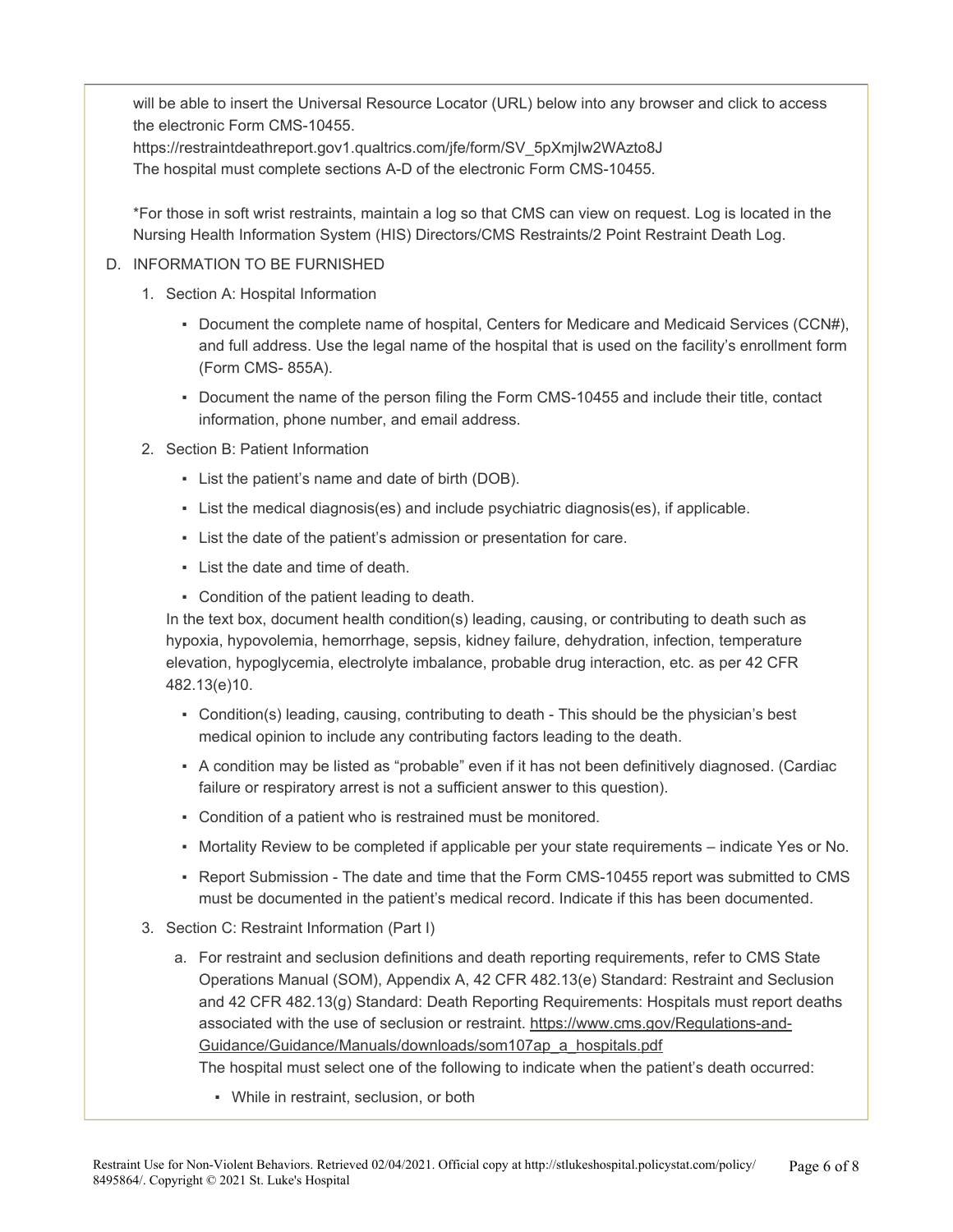- Within 24 hours of the removal of restraint, seclusion, or both
- Within 1 week (7 days), where the use of restraint, seclusion, or both is reasonable to assume contributed to the patient's death. If the use of restraint or seclusion was not a factor in the patient's death (i.e.: no falls, aspiration, became injured by self or others, entanglement, etc.) and the patients' death occurred 2-7 days after the removal of the restraint, the hospital/CAH would not be required to report the death. However, if the use of the restraint or seclusion was a factor (i.e. while being placed in restraint or seclusion or while in restraint, or seclusion, the patient fell, became entangled, became injured by self or others, aspirated, etc.) and the death occurred 2-7 days after the use of restraint, seclusion, or both, the hospital/CAH would be required to report the death.
- 4. Section D: Restraint Information (Part II)
	- The hospital must document in the text box titled: Reason(s) for Restraint/Seclusion Use, the circumstances leading up to the use of restraint, seclusion, or both. Examples include: patient behavior (e.g. kicking staff, using threatening language, pulling tubes out, moving during a procedure, sliding out of chair), alternative interventions attempted (e.g. sitters in the room, removing underlying causes of agitation or confusion), etc. The hospital/CAH must document in the text box titled: Circumstances Surrounding Death, the circumstances or events leading up to the death of the patient and describe how restraint and/or seclusion were associated with the death. Examples include: positioning of the patient (e.g. prone, supine), affect of the patient prior to death (e.g. unresponsive, agitate, verbal, non-verbal), medications administered minutes prior (e.g. side effects, reactions), location within the hospital/CAH (e.g. in the hallway, in a private room, in a chair, in bed, on the floor), etc.
	- Document the restraint and/or seclusion order details.
	- Date and Time restraint and/or seclusion were applied.
	- Date and Time the patient was last monitored and/or assessed.
	- Total length of time restraint and/or seclusion were applied.
	- For drug(s) used as a restraint:
	- List the drug name, drug dose, and time drug was administered (for ALL doses). When a combination of drugs was used that resulted in drugs used as a restraint, enter this information for each drug.

◦ Document if the restraint and/or seclusion were used as an intervention for violent behavior. The above information to be completed on the *Hospital Restraint/Seclusion Death Report Worksheet*  **If NO – Form CMS-10455 documentation is complete at this point. Submit. If YES -**•

- Indicate if the face-to–face evaluation was completed and documented.
- Indicate the date and time the face-to-face evaluation was completed.
- Indicate if the order was renewed at required intervals (age dependent), if applicable.
- If simultaneous restraint and seclusion were ordered, describe in the text box the continuous monitoring method(s) that were used to monitor the patient. (i.e.: 1:1 continuous staff monitoring, use of 1:1 staff, as well as video monitoring, etc.).

**Hospital documentation stops here. Submit. Document in patient's medical record. Form CMS-10455 will automatically send to the respective CMS Locations for review.**